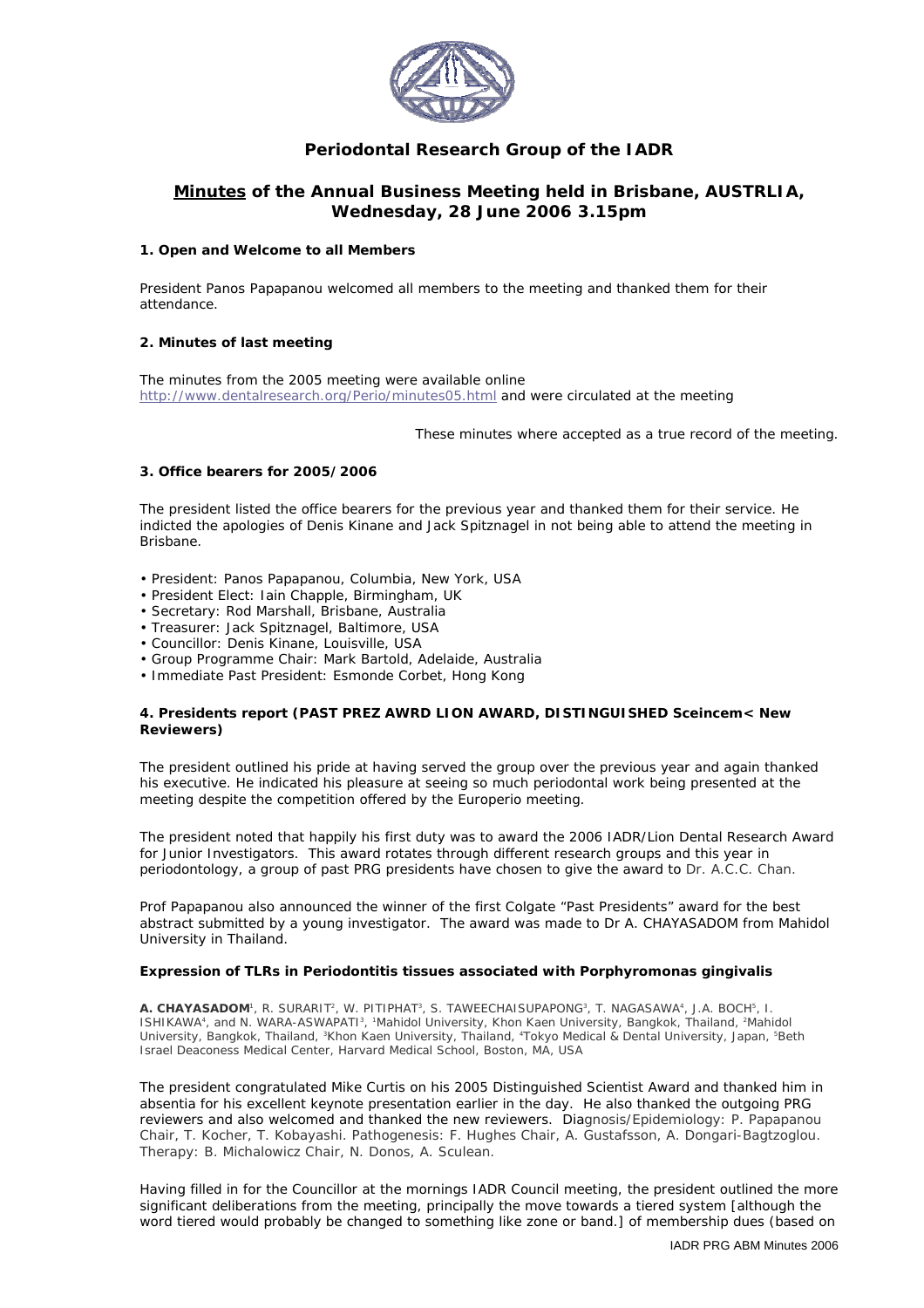World bank classifications of countries). Dr Papapanpou indicted that financially the JDR had done well despite the move towards online access being a part of membership. The overall financial position of the IADR appeared sound and the Brisbane meeting was on budget to return a profit. He also outlined small projected increases in membership dues for Tier 3 countries and passing on of increased postage costs for those receiving JDR in print form.

The president noted with congratulations that the distinguished scientist award in Basic Research in Periodontal Disease would be awarded to Anne Progulske-Fox. It was noted that Dr Progulske-Fox would be asked to deliver the PRG keynote address in New Orleans.

The president answered short questions of clarification and again thanked the group for the pleasure of serving as President.

#### **5. Secretary's Report**

The secretary presented and circulated a summary report [Attached separately] and highlighted the increase in active members to 711 (and increase of almost 50 over the 2005 figures). Dr Marshall also indicated that although there was a slight decrease in the total number of abstracts submitted [238 vs 376 in Baltimore] he noted that this was quite good considering the separate AADR and Euoperio meetings and also noted a similar acceptance rate of 97.5%. As Chair of the Brisbane Meeting LOC he thanked the members of the group for their support of the meeting.

#### **6. Programme and Symposium Chair's Report**

Mark Bartold outlined the Brisbane program and thanked the outgoing reviewers. He also thanked Mike Curtis for his delivery of the keynote address for the group *Microbiological pathogenesis of periodontal disease: expect the unexpected.* He called for more submissions for both symposia and lunch for learning proposals for the New Orleans meeting out highlighted that this meeting was fast approaching.

#### **7. Treasurer's Report**

Dr Spitznagel was unable to attend the meeting and due to inclement weather conditions was unable to email a more detailed report. Dr Chapple delivered the brief outline that was able to be sent, which included all the significant points and indicated a very stable financial position for the PRG.

As of last meeting (3/10/05) The balance in the account was \$20,950.88 USD. Outgoing since the last report included Scott Kachlany was awarded \$500 for Rizzo Prize, PRG paid out \$8440.88 for Reception. The PRG received \$7695.00 in dues and partial reimbursement from OIMRG for the Baltimore Reception. Since 1/1/2006 we had received: \$3000 Dues. As of May 31, 2006 the balance in account is: \$25,840.30 USD

It was estimated \$7400 would be spent on the reception at this meeting which will be shared with OMIRG, as in past years.

#### **8. Election of a New Secretary**

The president, Dr Papapanou, indicted that a new secretary needed to be elected and we were fortunate to have 4 nominations. He called for any further nominations from the floor but none was forthcoming. He expressed the view that his was firmly of the opinion that all the nominees would make excellent secretaries. Ballots where distributed by the outgoing secretary and members were asked to indicate there first preference. The nominees were:

- Bryan Michalowitz
- William Giannobile
- Anna Dongari-Bagtzoglou
- Thomas Flemming

The secretary collected and counted all the ballots scrutinised by the President-elect while the meeting continued.

#### **9. 2007 Programme New Orleans**

The President reiterated Dr Bartold's call for submissions for the New Orleans meeting and indicated that abstract submission for the meeting was now open. He also outlined the following future meetings: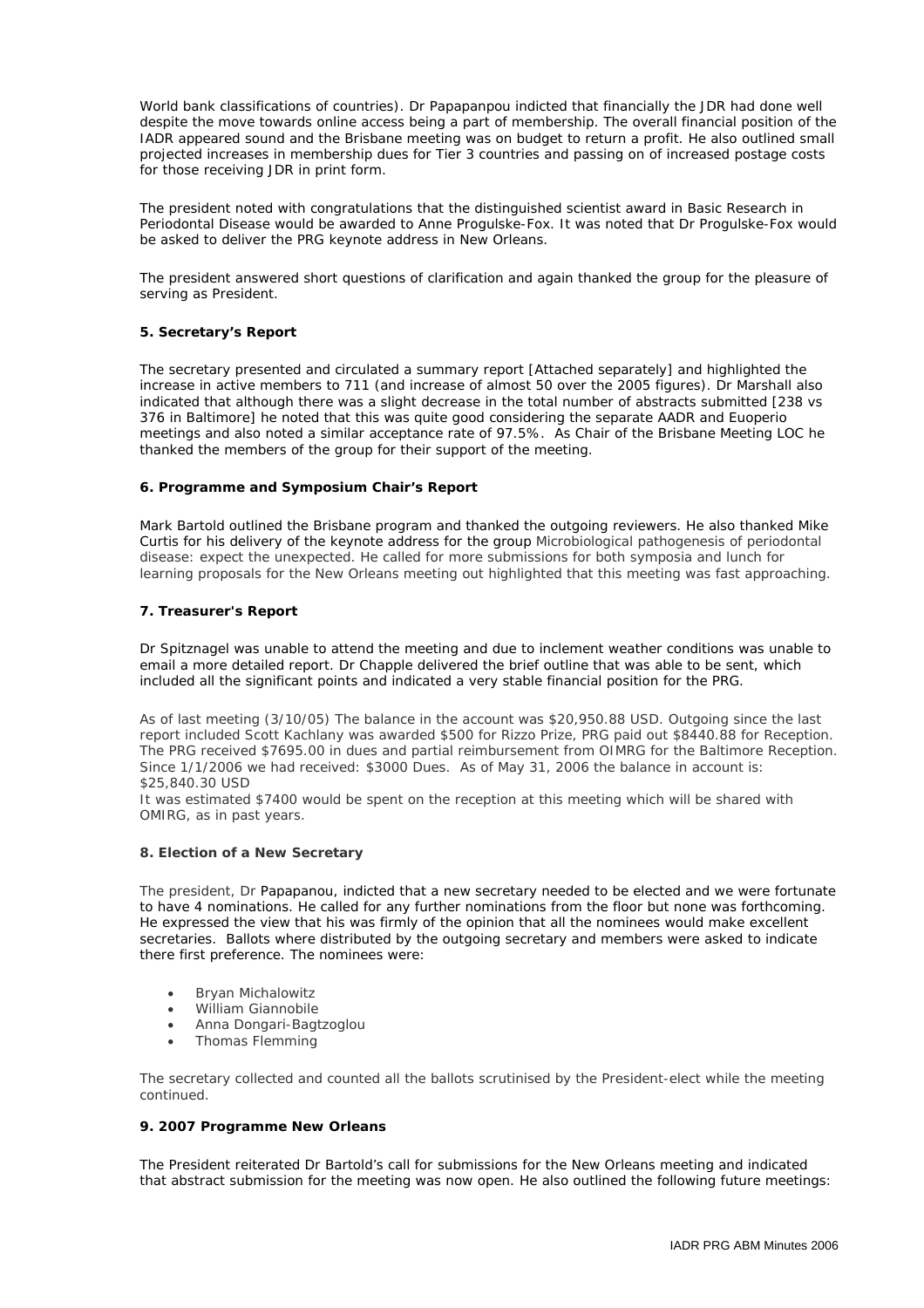| Date                           | Location                    | Meeting                            |
|--------------------------------|-----------------------------|------------------------------------|
| 2007<br>21-24 March            | New Orleans, Louisiana, USA | <b>IADR</b><br><b>AADR</b><br>CADR |
| 2008<br>2-5 April              | Dallas, Texas, USA          | AADR                               |
| 2008<br>$2-5$ July             | Toronto, Canada             | <b>IADR</b><br>CADR                |
| 2009<br>1-4 April              | Miami Beach, Florida, USA   | <b>IADR</b><br><b>AADR</b><br>CADR |
| 2010<br>March (to be arranged) | Washington DC, USA          | AADR<br>CADR                       |
| 2010<br>14-17 July             | Barcelona, Spain            | <b>IADR</b>                        |
| 2011<br>16-19 March            | San Diego, California, USA  | <b>IADR</b><br><b>AADR</b><br>CADR |
| 2012<br>March 20-24            | Tampa, FL                   | <b>AADR</b><br>CADR                |

#### **10. Councillor's Report:**

The President had already presented the report as part of his presidential address as the councillor was unable to attend the meeting.

#### **11. The 11th Annual Anthony Rizzo Periodontal Research Award**

The President, Dr. Papapanou indicted that he would announce the winner of this award as Dr Kinane was unable to attend the meeting. He said that it gave him great pleasure to award the Anthony Rizzo award to Dr. Andreas Stavropoulos, University of Aarhus, Denmark. Dr. Stavropoulos was unable to attend the meeting to receive the ward in person, but it would be sent to him.

#### **12. Announcement of new Secretary.**

The president announced that following the counting of all votes that Dr William Gianobbile had been duly elected as the new secretary for 2006-7.

#### **13. Future Meetings**

The secretary indicted that he was aware of meetings proposed by the BSP, AAP and ISP and from the floor received notice of the APSP and IAP meetings. See list attached.

#### **14. New President's Address**

IADR PRG ABM Minutes 2006 Dr Chapple gave his presidential address in which he reflected upon the impact of the era's of cultural microbiology, research into inflammatory-immune responses to specific periodontal bacteria and the genomic/proteomic era of the 1990's to current day. He pointed out that whilst we had not discovered the "superpathogen" that caused periodontitis, or the PMNL-function defect that explained innate susceptibility to periodontitis, or indeed the single gene defect that underpinned host susceptibility, we had learned a great deal about this complex disease. We now understood that periodontal diseases were truly complex diseases, that were polymicrobial, poly-immune/inflammatory, polygenomic/proteomic in nature and which appeared to have significant systemic impact as well as causing oral morbidity. Dr Chapple felt that we had all the tools in our possession to start putting more pieces of the jigsaw puzzle together, though he felt there was more than one jigsaw to complete. He challenged periodontal researchers to start thinking in ways they had never previously thought and to start contemplating paradigm shifts in traditional dogma. He discussed metagenomic approaches to microbial and host genome analysis and he used an example of "different thinking" the embryological tissue planes and how periodontal lesions impacted on these. He highlighted the importance of an intact ectodermal barrier as a fundamental human defence strategy. He used a scenario of healing of an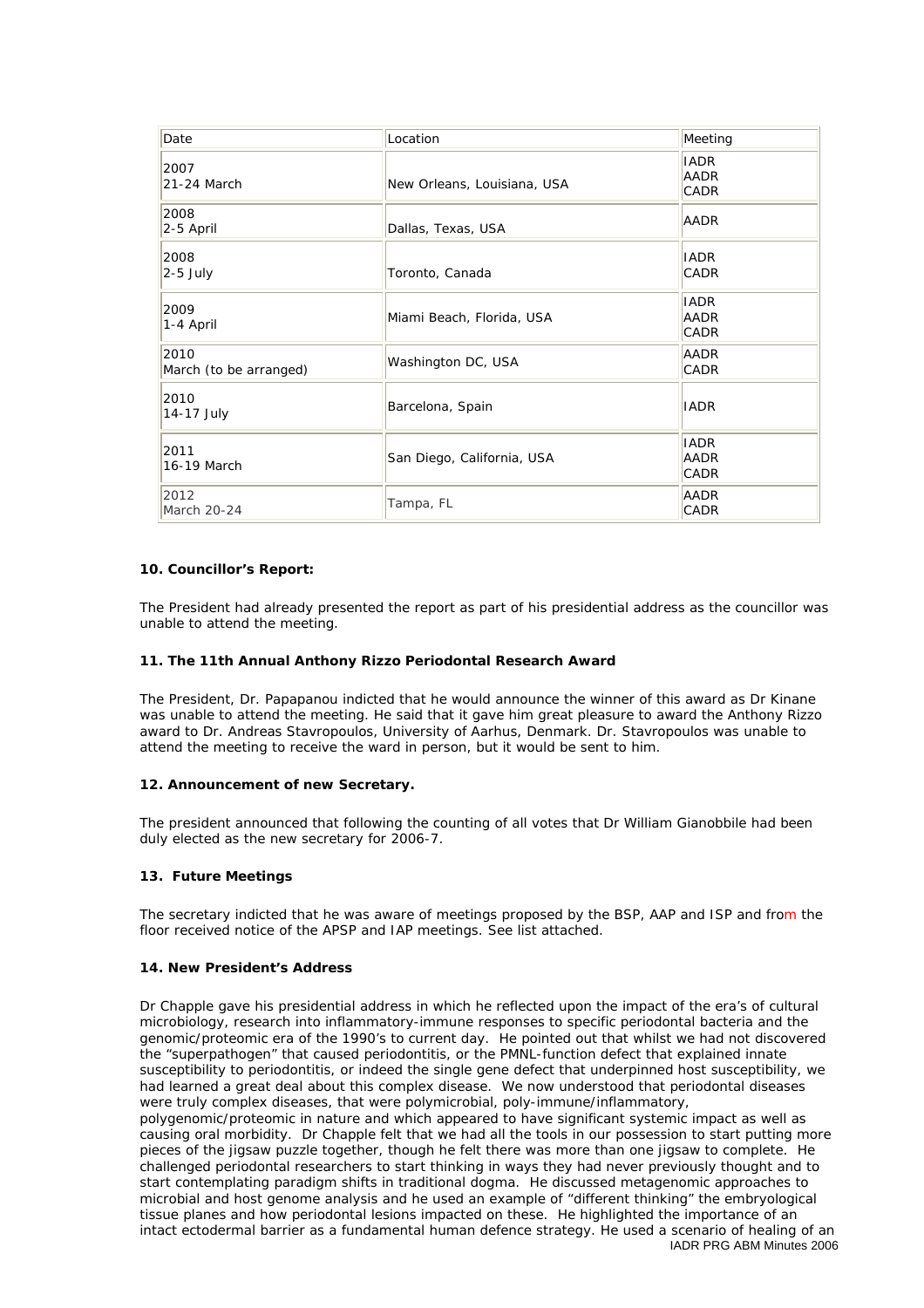external skin wound, and translated this to the natural history of a periodontal lesion, in order to develop a thesis that periodontitis may not, in fact, be a true disease, rather a natural defence reaction to the disruption of the intact ectodermal barrier. He pointed out that the periodontium was probably only designed to maintain an intact dentition for 25-30 years, but that advances in medical, social and public healthcare had increased life expectancy to around 80- yrs. The challenge of teeth for life had taken on a different meaning over just two centuries and current and future periodontal researchers needed to focus on this new challenge, because implantology was a discipline that had emerged largely out of the failure of preventative and traditional restorative clinical practice. He ended by congratulating Dr Papapanou on establishing the Past Presidents Award and indicated that he and the executive group were working hard with Philips Oral Health to develop a new "Research Grant" for young investigators. He encouraged everyone to support the New Orleans meeting, not only for science, but also for the people of New Orleans.

#### **15. New Phillips Oral Health Care Award**

The New President revealed details of this new award designed for young investigators who had recently completed a formal research (PhD) training. The award was to act as seed corn funding for young postdoctoral PRG members to establish an independent field of research by using the grant as start up funding. The research would need to have demonstrable clinical relevance, as this was important to Philips Oral Care and preference would be given to proposals that involved intercontinental collaboration. The award was planned to be \$10,000 per year and details would appear on the PRG website shortly. He strongly encouraged all senior researchers' to draw this to the attention of their students and staff and thanked Philips Oral Care, in particular Dr Arthur Hefti for their generous support.

#### **15. Any other Business**

There was no other business

#### **16. Date of Next Meeting**

The out going resident noted that while the full program for New Orleans was yet to be finalised it was likely the next business meeting will be either Thursday or Friday 22, 23 March, 2007

The outgoing secretary, thanked both the past and new president for their attendance and help with the meeting especially considering that both were flying around the world in an effort to get both to the IADR and Europerio meetings in the same week.

Members where reminded that the group reception would be held the following evening together with the OIMRG in the ballroom foyer at 6.00pm

#### **Meeting Adjournment**

The meeting adjourned at 3:50pm.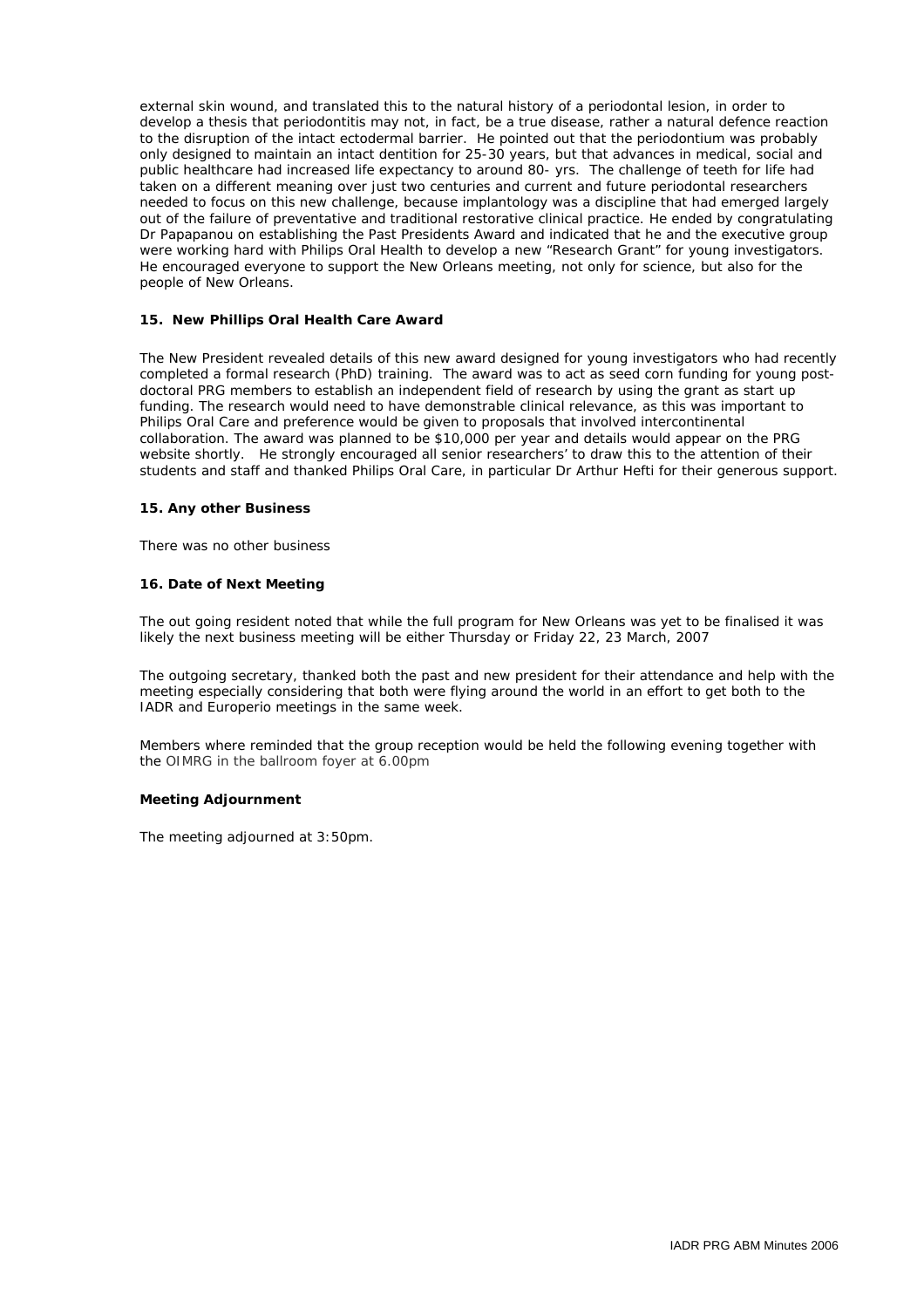## **IADR PERIODONTAL RESEARCH GROUP SECRETARY'S REPORT 2006**

### **MEMBERSHIP NUMBERS**

| As at 20 June 2006                                           |                                               |
|--------------------------------------------------------------|-----------------------------------------------|
| Number of active PRG members $= 711 (471$ members of IADR or | AADR)                                         |
| Number of lifetime members<br>Number of student members      | 3)<br>240<br>237<br>711                       |
| As at 16 February 2005                                       |                                               |
| Number of active PRG members                                 | $= 672$ (507 joint members of IADR &<br>AADR) |
| Number of lifetime members<br>Number of student members      | 3)<br>165<br>162                              |

### **ABSTRACT NUMBERS SUBMITTED/ACCEPTED**

|                        |            | 2006        |            | 2005        |       |             | 2004        |
|------------------------|------------|-------------|------------|-------------|-------|-------------|-------------|
| Diagnosis/Epidemiology | 59         | 54          | 91         | 85          |       | 97          | 91          |
| Pathogenesis           | 118        | 118         | 157        | 154         |       | 167         | 166         |
| Therapy                | 61         | 60          | <u>128</u> | <u> 122</u> |       | <u> 122</u> | <u> 121</u> |
|                        | <u>238</u> | 232 (97.5%) | 376        | 361         | (96%) | 386         | 378 (97.9%) |
|                        | submitted  | accepted    | submitted  | accepted    |       | submitted   | accepted    |

### **NAMES OF REVIEWERS FOR THE CATEGORIES**

*Diagnosis/Epidemiology*  Esmonde Corbet (GPC), David Paquette and Rod Marshall *Pathogenesis*  Shinya Murakami (GPC), Phoebus Madianos and Alpdogan Kantarci *Therapy*  William Giannobile (GPC), Fusanori Nishimura and Bjorn Steffensen

### **LUNCH & LEARNING SESSIONS (Thursday June 29 12:00-1:30pm)**

There were no lunch and learning programs provided by group members

### **SYMPOSIA**

Thanks to Mark Bartold *Chinese Medicine in Periodontics* Chairpersons: J. ZHANG and L. JIN

| H.-H.  | - The aquous extracts of Chinese medicine compound recipe  |
|--------|------------------------------------------------------------|
| CHIEN  | Lau-Ya Sha on the gene expression of mouse fibroblasts     |
| L. JIN | - Traditional Chinese medicine as an potential approach of |
|        | host modulatory therapy for adjunct treatment of           |
|        | periodontitis                                              |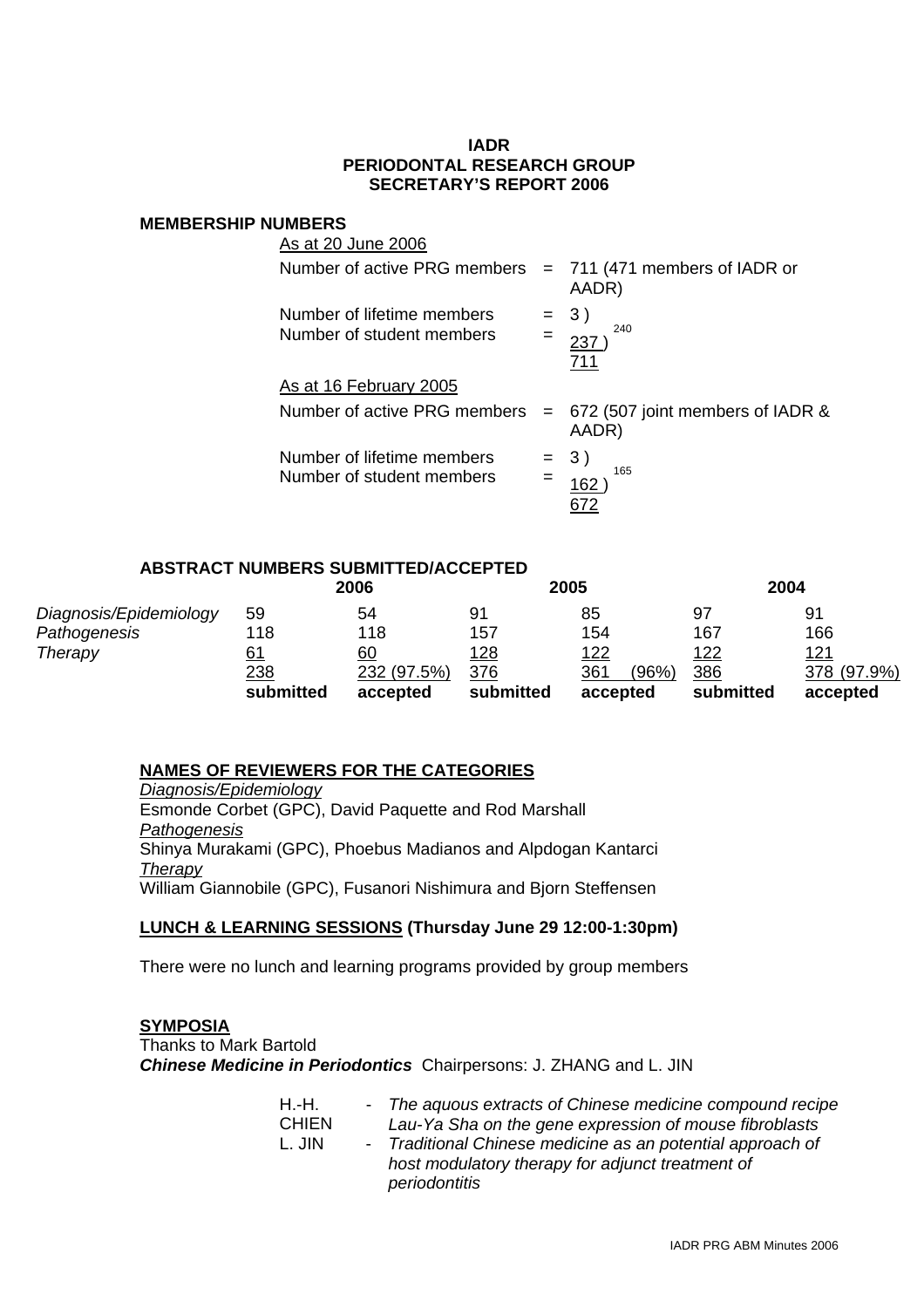R. SHU - *The mechanism research on Yishenghuo compound improving immune function and alveolar bone regeneration of animals with periodontitis*  C.Z. LI *Inhibitory effect of Baichin on periodontal tissue destruction in vitro and in vivo* 

*Periodontitis Vaccine Myth or Reality* Chair: Eric Reynolds - Late Cancellation

*Therapeutic modulation of the host response* Chair Sal Amar – not accepted

## **CO-SPONSORED SYMPOSIA (n = 4)**

## **With Microbiology/Immunology**

- *Development of Oral Mucosal Immune Responses: Role in Health and Disease*  Chairperson: C. CUTLER
- *Host Defense Against Oral Pathogens* Chairperson: P. FIDEL
- *Frontiers in Oral Microbiology Interactions within Communities* Chairperson: P.E. KOLENBRANDER

## **With Craniofacial Biology, Oral Medicine and Pathology, Oral & Maxillofacial Surgery and Pulp Biology**

• *Stem-cell-based Tissue Engineering of Craniofacial Structures* Chairperson: P.C. YELICK

## **KEYNOTE ADDRESS**

PRG Keynote Speaker - The Mike Curtis (Barts & the London SMD, UK)

*Microbiological pathogenesis of periodontal disease: expect the unexpected.* 

> Rod Marshall PRG Secretary 2005-2006